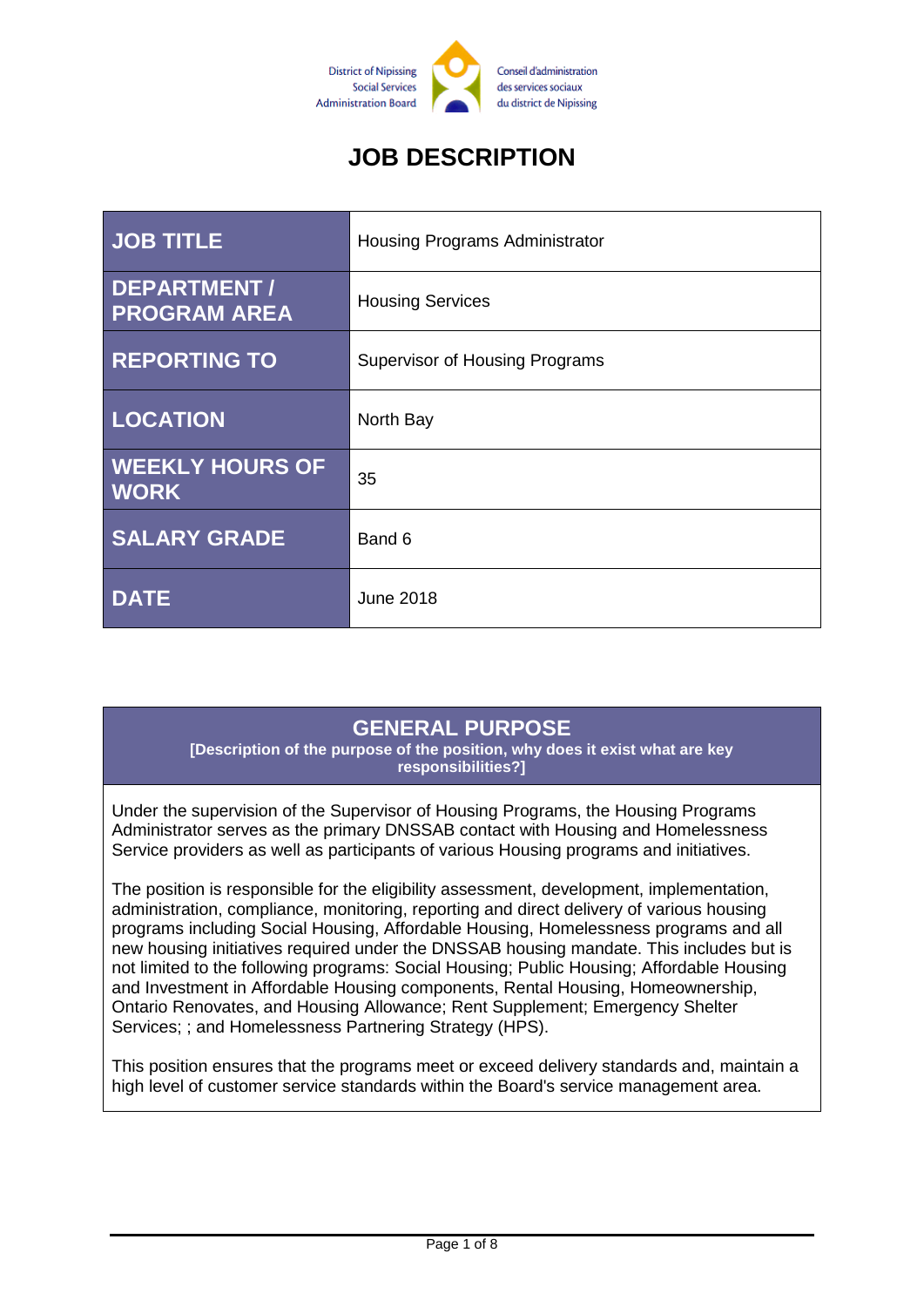| [Name and list under each the key activities of the position and percentage estimate of time for                                                                                                                                                                                                                                                                                                                                                                                                                                                                                                                                                                                                                                                                                                                                                                                                                                                                                                                                                                                                                                                                                                                                                                                                                                                                                                                                                                                                                                                                                                                                                                                                                                                                                                                                                                                                                                         |  |
|------------------------------------------------------------------------------------------------------------------------------------------------------------------------------------------------------------------------------------------------------------------------------------------------------------------------------------------------------------------------------------------------------------------------------------------------------------------------------------------------------------------------------------------------------------------------------------------------------------------------------------------------------------------------------------------------------------------------------------------------------------------------------------------------------------------------------------------------------------------------------------------------------------------------------------------------------------------------------------------------------------------------------------------------------------------------------------------------------------------------------------------------------------------------------------------------------------------------------------------------------------------------------------------------------------------------------------------------------------------------------------------------------------------------------------------------------------------------------------------------------------------------------------------------------------------------------------------------------------------------------------------------------------------------------------------------------------------------------------------------------------------------------------------------------------------------------------------------------------------------------------------------------------------------------------------|--|
| each section.]                                                                                                                                                                                                                                                                                                                                                                                                                                                                                                                                                                                                                                                                                                                                                                                                                                                                                                                                                                                                                                                                                                                                                                                                                                                                                                                                                                                                                                                                                                                                                                                                                                                                                                                                                                                                                                                                                                                           |  |
| Program Administration, Reporting, Policy & Procedure Development<br>and Other Duties<br>Prepare financial budgets and annual homelessness program funding<br>$\bullet$<br>for approval and review;<br>Prepare annual subsidy requests and processing payments and other<br>$\bullet$<br>funding as warranted;<br>Monitor quarterly financial statements to identify areas of risk;<br>$\bullet$<br>Monitor quarterly program service data and compare with service<br>$\bullet$<br>delivery targets and other performance measurements;<br>Reconcile annual audited financial statements, annual information<br>$\bullet$<br>return or other program service data reporting systems with the<br>provider's approved annual subsidy or operating budget to ensure that<br>they were used according to agreement or regulations;<br>Review and approve Capital Replacement purchases for Federal<br>٠<br>housing programs up to the DNSSAB established limit;<br>Assist providers to create Business Plans and develop Additional<br>$\bullet$<br>Funding Requests when required;                                                                                                                                                                                                                                                                                                                                                                                                                                                                                                                                                                                                                                                                                                                                                                                                                                                         |  |
| Report any potential financial risk to the DNSSAB, to the Supervisor<br>Carries out specified administrative functions related to housing programming<br>by:<br>Gathering, recording and updating service and financial data in the<br>Social Housing Management System and the Provincial Grants<br>Ontario system;<br>Developing, updating and providing advice on new and existing Policy<br>$\bullet$<br>& Procedures as required;<br>40%<br>Maintaining files in a system consistent with DNSSAB guidelines;<br>٠<br>Contributing to the development and maintenance of a computerized<br>$\bullet$<br>statistical data capture and reporting system, consistent with funding<br>partner requirements;<br>Generating operational and other reports as requested by the<br>Supervisor.<br>Maintaining a current knowledge of legislation, policies and<br>$\bullet$<br>procedures, programs, and community resources;<br>Developing and maintaining professional relationships with community<br>$\bullet$<br>agencies, office staff and citizens we serve;<br>Demonstrating ability to assess, analyse and resolve complex<br>situations.<br>Utilizing coaching and facilitation based conversations;<br>$\bullet$<br>Ensuring all administration, monitoring and reporting requirements are<br>$\bullet$<br>fulfilled in accordance with program guidelines, agreement obligations,<br>local rules and legislation;<br>Carrying out the implementation plan to increase the supply of<br>$\bullet$<br>affordable housing based on the DNSSAB's approved strategies and<br>initiatives (e.g. Housing and Homelessness Plan, IAH-E PDFP and<br>DNSSAB Strategic Plan);<br>Leading in the promotion and formation of public and private sector<br>$\bullet$<br>partnerships to ensure the successful delivery of the 10 Year Housing<br>and Homelessness Plan, Investment Affordable Housing Program and<br>other DNSSAB initiatives; |  |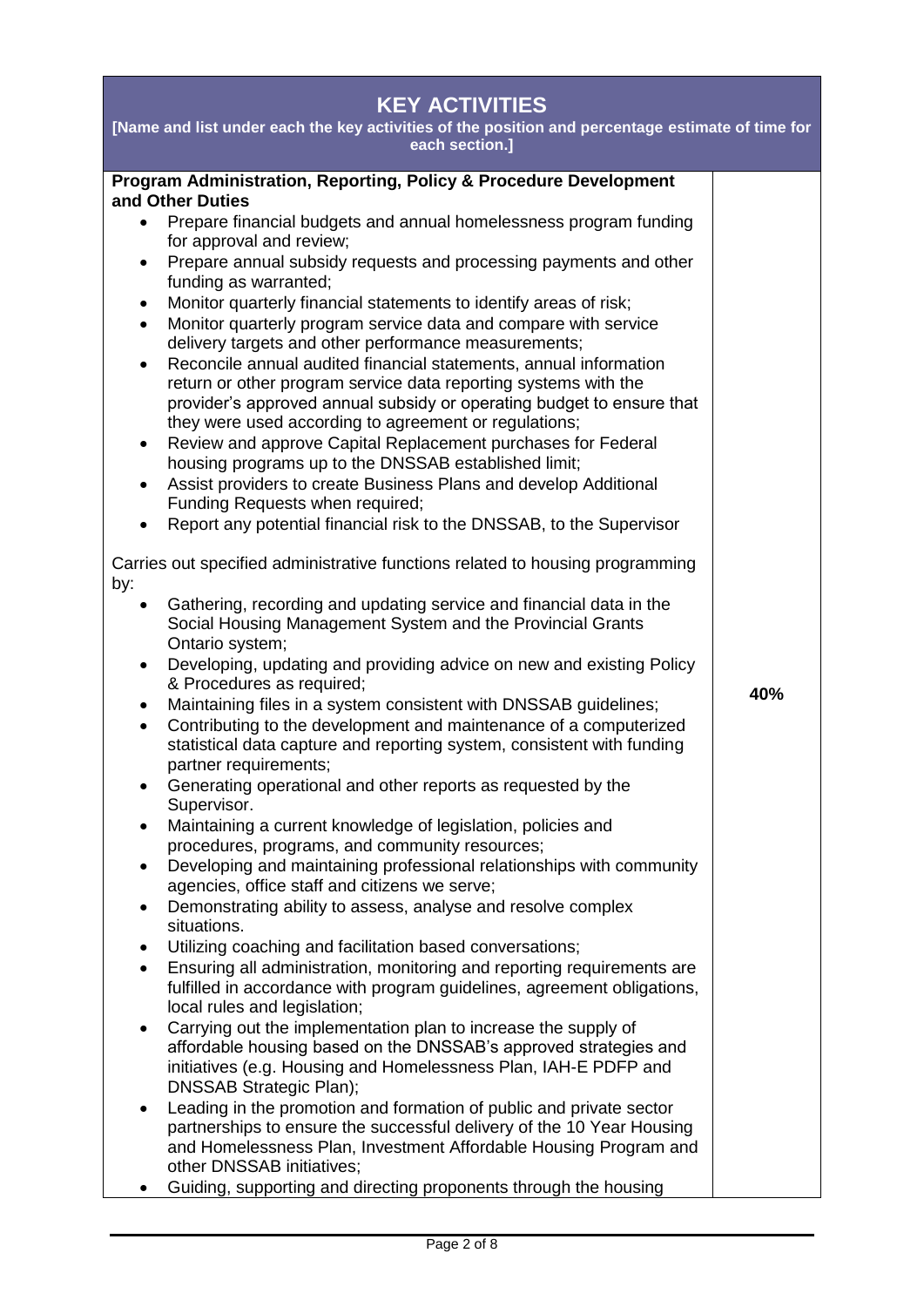program processes;

- Assisting with Requests for Proposals (RFP) and other processes to allocate program funds and incentives including selection of proponents;
- Facilitating solutions to development impediments between affordable housing proponents and key stakeholders;
- Assisting with the execution and monitoring of all housing program agreements; including with the preparation of provincial administration agreements, contribution agreements, municipal agreements, letter of commitment and other services agreements as required;
- Assisting with development of DNSSAB local policies and programs to facilitate the development of affordable housing;
- Coordinating the administration of current and future housing programs;
- Ensuring the required reports and approvals at required stages of development of housing initiatives are submitted to the Supervisor;
- Completing monthly, quarterly and annual verifications and reporting requirements, for Supervisor approval;
- Determining citizen/proponent initial and ongoing eligibility according to program requirements;
- Maintain program wait list(s):
- Calculating and approving various housing related benefits as per eligibility criteria.
- Processing payments within program parameters and systems:
- Processing necessary documentation for approvals, (including client and landlord agreements, support agencies referral agreements, inspections, legal, financial and mortgage);
- Responsible for ongoing program maintenance;
- Advocating on behalf of citizens for services in areas of homelessness prevention, life skills, housing stability plans, and community support systems etc.;
- Developing and supporting working relationships with referral agencies, partners and other community stakeholders including legal and support issues;
- Negotiating with community partners and service providers to obtain most cost effective resolution for the citizen;
- Demonstrating the ability to provide service to a broad range of citizens who may be distraught, in crisis or in an emergency situation;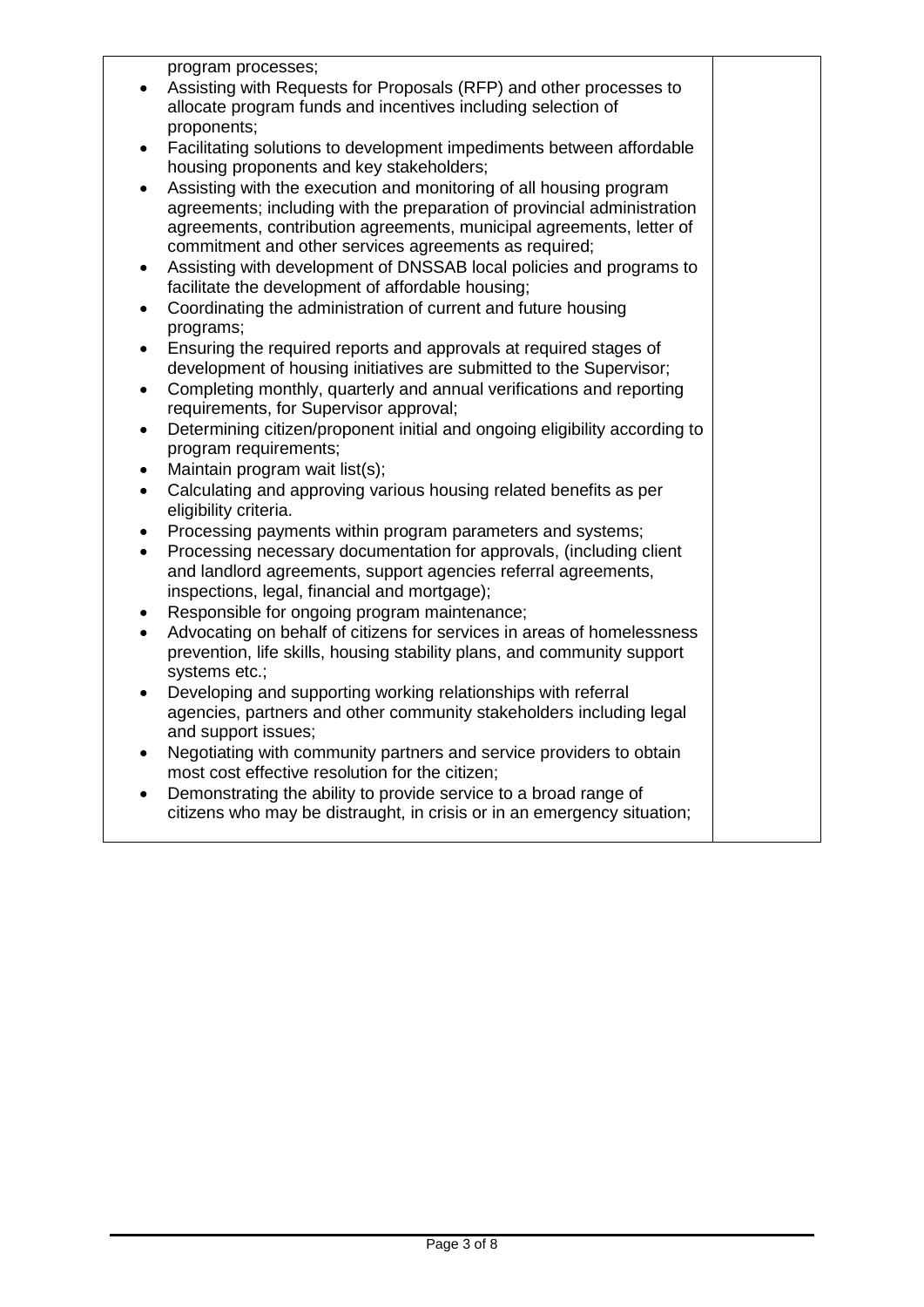| <b>Compliance &amp; Quality Performance</b><br>Monitoring to ensure that Social Housing, Public Housing, Rent Supplement,<br>Affordable Housing, Investment in Affordable Housing and Homelessness<br>programs and providers are compliant with relevant legislation, service<br>agreements, regulations and guidelines. Identifying and report areas of<br>potential risk which could place the DNSSAB's contingent liability in jeopardy<br>by;<br>Conducting annual program reconciliations.<br>Reviewing, analyzing and reporting on the annual information returns<br>and other data reporting templates to ensure service level standards<br>are maintained;<br>Conducting cyclical Operational Reviews to ensure that providers are<br>$\bullet$<br>complying with any of the following: Housing Services Act, 2011;<br>Contribution Agreement; Operating Agreement; Homelessness Service<br>Agreement;<br>Preparing draft Operational Reports for Supervisor's review. Ensure<br>report identifies areas of risk and includes recommendations,<br>directives. Prepare provider Action Plan. Present and communicate the<br>Operational Review Report and Action Plan to providers. Monitor<br>provider response to ensure implementation and compliance to report.<br>Follow up as required until successful closure of the file is completed;<br>Ensuring that corporate requirements, bylaws and policies, are<br>$\bullet$<br>maintained, identifying operational areas that will improve the<br>effectiveness and efficiencies of providers operations;<br>Communicating changes in legislation and conducting information<br>exchange sessions to ensure that services are being provided in a | 40% |
|-------------------------------------------------------------------------------------------------------------------------------------------------------------------------------------------------------------------------------------------------------------------------------------------------------------------------------------------------------------------------------------------------------------------------------------------------------------------------------------------------------------------------------------------------------------------------------------------------------------------------------------------------------------------------------------------------------------------------------------------------------------------------------------------------------------------------------------------------------------------------------------------------------------------------------------------------------------------------------------------------------------------------------------------------------------------------------------------------------------------------------------------------------------------------------------------------------------------------------------------------------------------------------------------------------------------------------------------------------------------------------------------------------------------------------------------------------------------------------------------------------------------------------------------------------------------------------------------------------------------------------------------------------------------------------------------------------------|-----|
| consistent approach across the District;<br>Reporting practices of providers that raise the potential of risk or non-<br>$\bullet$<br>compliance to the housing or homelessness program, to the<br>Supervisor;                                                                                                                                                                                                                                                                                                                                                                                                                                                                                                                                                                                                                                                                                                                                                                                                                                                                                                                                                                                                                                                                                                                                                                                                                                                                                                                                                                                                                                                                                              |     |
| Monitoring to ensure that provider's building structures and units are<br>physically well-maintained by;<br>Conducting cyclical site visits (physical inspections) to inspect the<br>building envelop and major building components;<br>Preparing and submitting a site visit report identifying key performance<br>$\bullet$<br>indicators requiring further monitoring;<br>Issuing directives and assisting providers with action plans to correct<br>$\bullet$<br>non-compliant components;<br>Monitoring Building Condition Assessment plans and progress and,<br>$\bullet$<br>Capital Reserve Funds investments and balances to identify areas of<br>risk and potential funding shortfalls;<br>Reporting maintenance practices of providers that raise the risk to the<br>$\bullet$<br>condition of the buildings, to the Supervisor.                                                                                                                                                                                                                                                                                                                                                                                                                                                                                                                                                                                                                                                                                                                                                                                                                                                                  |     |
| <b>Partnership Development</b><br>Establish, maintain and facilitate "community capacity" within the local housing<br>and homelessness community to address policies and strategies to support<br>priorities;<br>Participate in the implementation of, prepare reports and monitor<br>$\bullet$<br>progress of the Housing and Homelessness Plan;<br>Support, advise and guide providers, their board of directors and<br>auditors as required;<br>Respond to external enquiries from the housing sector and general<br>public to advance understanding of housing, homelessness and<br>affordable housing, including providing advice, public presentations,<br>interpreting policy/program and facilitating effective delivery;                                                                                                                                                                                                                                                                                                                                                                                                                                                                                                                                                                                                                                                                                                                                                                                                                                                                                                                                                                           | 20% |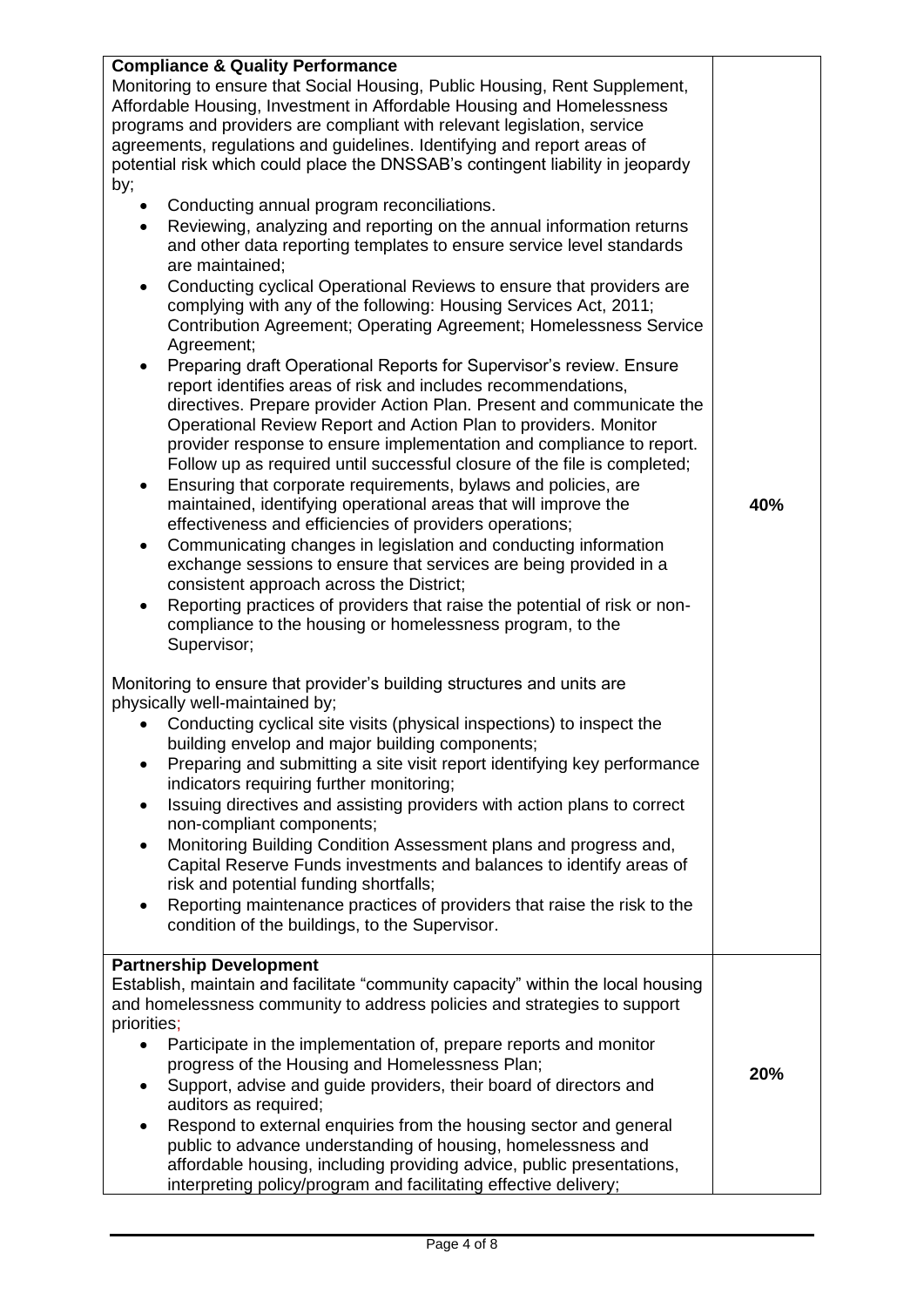| Coordinate and participate in meetings and consultations involving<br>$\bullet$<br>providers, housing proponents, citizens, community groups, and<br>municipal staff;<br>Prepare and deliver orientation, training and information sessions on<br>$\bullet$<br>such topics as board governance, legislation, local housing policies;<br>Regularly attend provider board meetings to provide assistance and<br>$\bullet$<br>information;<br>Respond to provider, tenant and public enquiries and complaints;<br>$\bullet$<br>Provide information and explanations/ interpretation to provider staff<br>$\bullet$<br>and board members about developments in legislation, regulation,<br>policies, business processes and practices, and service issues and<br>priorities. |  |  |
|--------------------------------------------------------------------------------------------------------------------------------------------------------------------------------------------------------------------------------------------------------------------------------------------------------------------------------------------------------------------------------------------------------------------------------------------------------------------------------------------------------------------------------------------------------------------------------------------------------------------------------------------------------------------------------------------------------------------------------------------------------------------------|--|--|
| As a DNSSAB employee, the position is responsible for creating,                                                                                                                                                                                                                                                                                                                                                                                                                                                                                                                                                                                                                                                                                                          |  |  |
| maintaining and actively participating in a respectful workplace, that is<br>free of all forms of harassment, discrimination and violence.                                                                                                                                                                                                                                                                                                                                                                                                                                                                                                                                                                                                                               |  |  |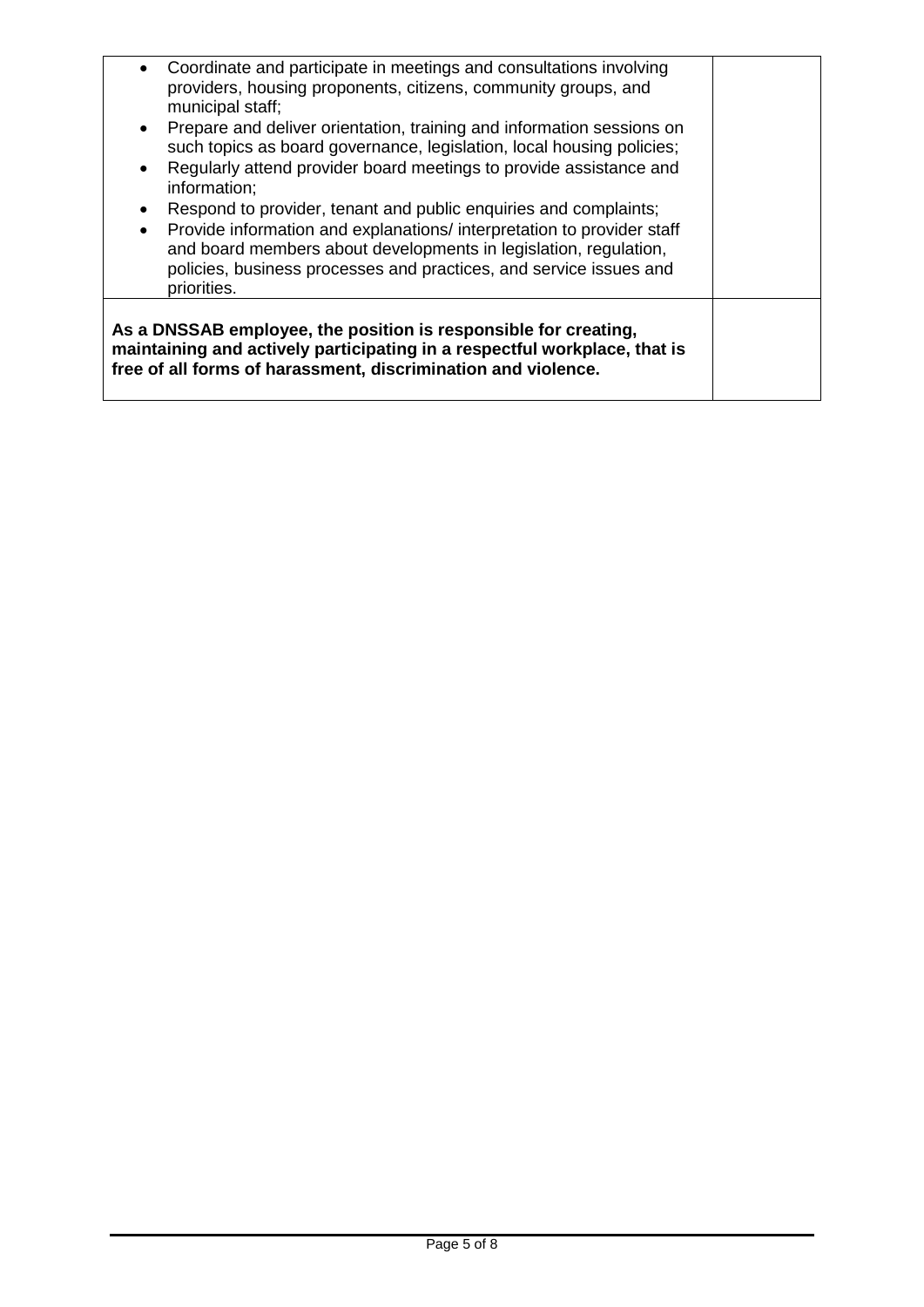# **QUALIFICATIONS**

- Post-Secondary Diploma or degree in Business Administration, Accounting, Civil Engineering, including recognized management training in Housing and/or Property Management:
- Two (2) years' experience in housing or homelessness program administration, property management, housing or tenant advocacy or, housing and homeless program planning and development, community program planning and development;
- Ability to analysis budget and financial statements, budget administration principles and practices;
- Ability to analyse complex situations and make sound recommendations;
- Ability to monitor and enforce compliance with legislation, regulations and/or policies;
- Good knowledge of Bill 140 *Strong Communities through Affordable Housing Act, 2010*, the *Housing Services Act, 2011* and Regulations, and the Tenant Protection Act;
- Excellent interpersonal, communication, presentation negotiation skills, conflict resolution skills;
- Ability to produce spread sheets, correspondence, reports and presentations using applications including Word, Excel, Power Point, Outlook;
- Ability to work outside of regular working hours (some evening and weekend work is required from time to time) to be compensated in accordance with the collective agreement;
- Knowledge of Ontario Building Code, local building codes, Fire Code and Occupier Act;
- Demonstrated regular attendance in keeping with the Board's Attendance Management Policy;
- A Valid Ontario Driver's License and a reliable vehicle for use on the job.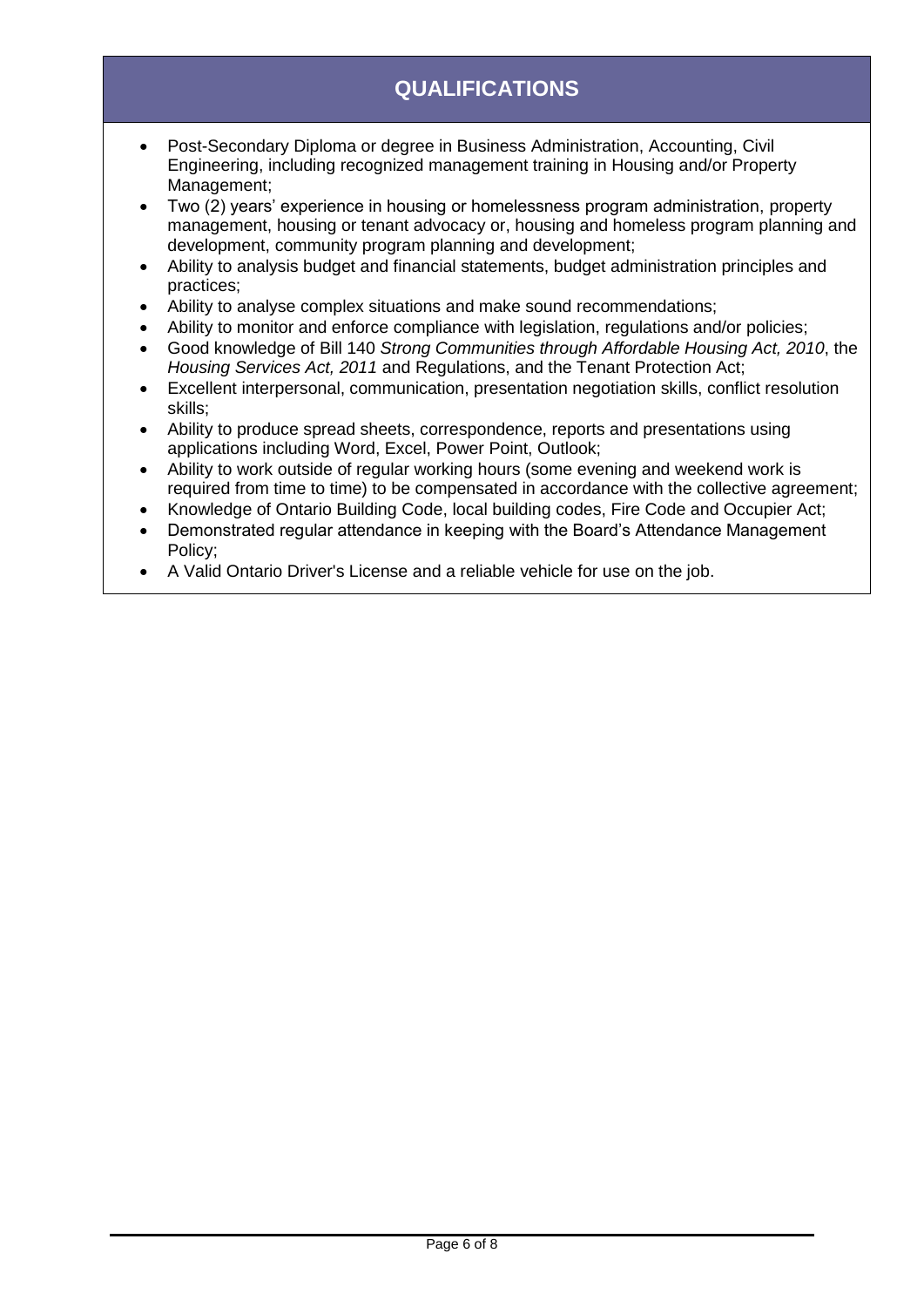# **COMPENSABLE FACTORS**

#### **KNOWLEDGE**

**[This subfactor measures the general knowledge and specialized or vocational training necessary to perform the job duties in a satisfactory manner and has no relationship to the academic achievement of an employee. The degree levels are normally expressed in terms of formal education or equivalent. Similar levels of achievement can be obtained through related experience, courses or self-improvement.]**

College: 2 years

### **EXPERIENCE**

**[Should be considered when the degrees of knowledge are established. It serves as a scale of measurement for the amount of practical experience that an average individual having the appropriate theoretical knowledge, specific education and specialized training, would require to be able to perform the job duties.]**

Over two years; up to and including four years.

#### **JUDGEMENT**

**[Measures the choice of action required in applying methods, procedures, or policies to complete the tasks.]**

The job requires the development of procedures or policies.

### **MENTAL EFFORT**

**[Measures the period of time wherein mental, visual and/or aural attentiveness is required on the job. Both the frequency and duration of the effort are to be considered.]**

Continuous periods of short duration.

### **PHYSICAL ACTIVITY**

**[Measures the physical activity by the type and duration required to perform the duties.]**

Light activity of intermediate duration.

# **DEXTERITY**

**[Measures the level of dexterity required by a job. The levels of manual dexterity are determined by considering the elements of speed and/or accurate hand/eye (or hand/foot) coordination. Movements can be either fine or coarse.]**

Employee is required to perform tasks that demand the accurate coordination of fine movements, where speed is a secondary consideration.